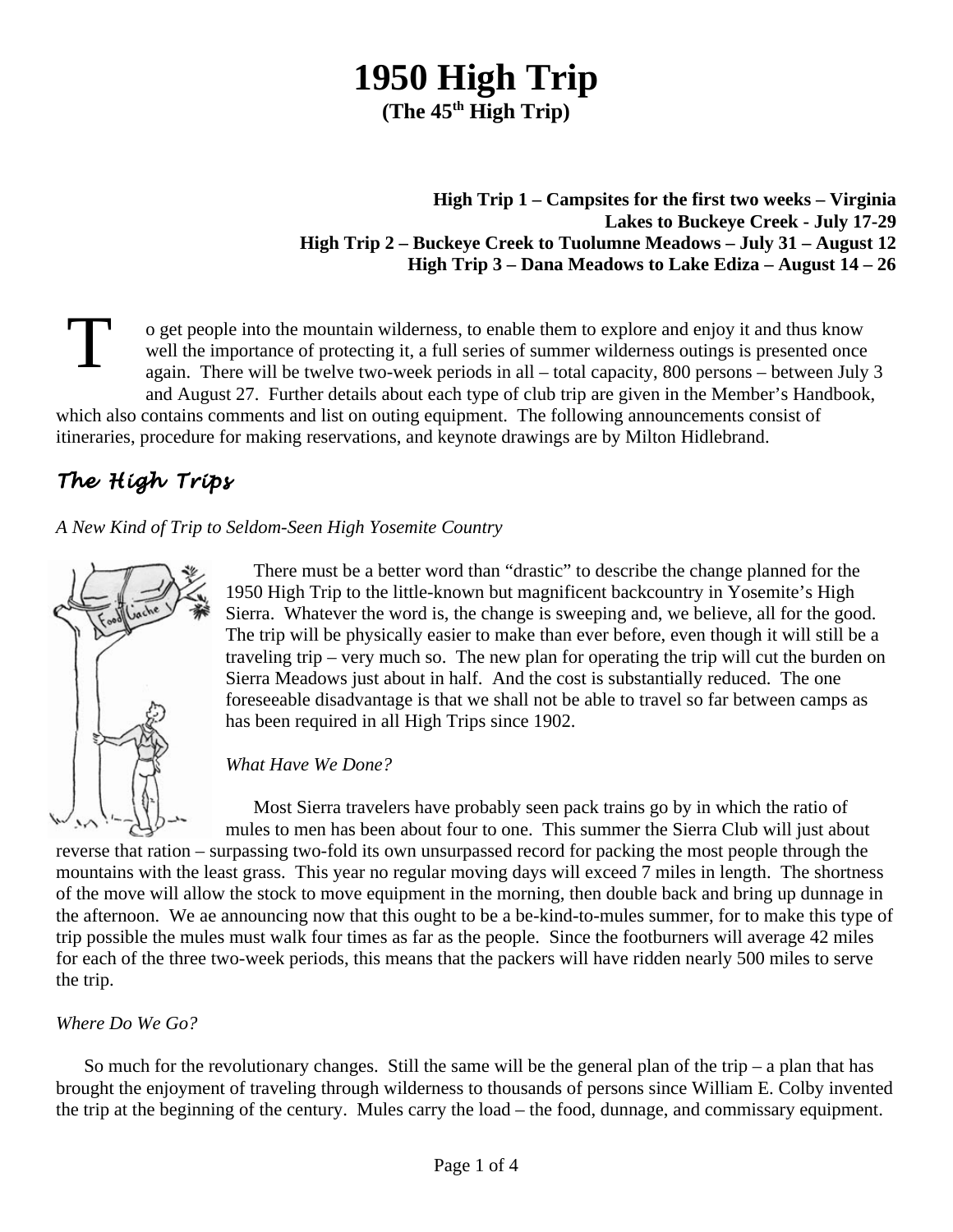Skilled hands (old-time High Trippers are happily familiar with the names of Jim Harkins, Charlotte Mauk, and Paul "Digger" Kaufmann) will prepare their mountain repasts. And the High Trippers, carrying a minimum of noon-time needs, will explore the Sierra countryside or laze around to suit their tastes. Each period of the trip will follow the successful pattern for maximum enjoyment of the mountains. We come into a campsite from one point of the compass, lay over in that site for a couple of days to enable everyone who wishes to explore two more points of the compass, the we leave by the fourth point for a new campsite, where horizons are new. Each campsite is one in which several days could be enjoyed, from which many fascinating side trips could be made; but we like to leave each site while we are still wanting more of it, to be tantalized into wanting to come back to it again another year, to show it then to someone else. We are willing to leave one scene fairly soon because there are so many more Sierra scenes yet to become familiar with.

*Campsites for the first two weeks – Virginia Lakes to Buckeye Creek, July 17-29*



*Virginia Canyon*. One of the most beautiful in northern Yosemite National Park. A fine base for side trips to Mount Conness, Little Lost Valley of Shepherd Crest, McCabe Lakes, Spiller Canyon. A good possibility for a knapsack route to Benson Lake via the Matterhorn and Slide Canyon.

*Matterhorn Canyon*. Traditionally good fishing. Beautiful views of Sawtooth Ridge, with its Three Teeth, Cleaver, and Doodad. Miles of broad glaciated canyon to explore, and some of the finest mountain hemlocks in the Sierra.

*Benson Lake*. The Benson Lake beach is without peer in the Sierra. Neall, Rodgers, and Smedberg lakes are readily accessible. There are fine climbs right in camp for the Polemonium Club, and the presidential route hasn't been touched since 1941. A fine meadow at the base is ideal for spectators. Ask anyone who has been in the Benson Lake country.

*Lower Kerrick Meadow*. One of the broad, granite-rimmed grasslands for which northern Yosemite country is famous. Side trips to Rock Island Lake, Tower Peak, Suicide Ridge, and Crazy Mule Gulch. Four-weekers may want to strike out for Tilden Lake from here while waiting for the second two-weekers to join the party.

*The Roughs*. Across Buckeye Pass, at the head of Buckeye Creek. A chance to explore peaks which have long been blank on the Mountain Records Committee's map. Here we'll try to discover how the place got its name, first two-weekers will go out, and the second group will come in from the roadhead out by the Bridgeport ranger Station.

*The Second Period – Buckeye Creek to Tuolumne Meadows – July 31 – August 12*

*The Roughs*. An easy day up a gradual glaciated canyon and a chance to acclimatize while the mules move the food stores over Buckeye Pass.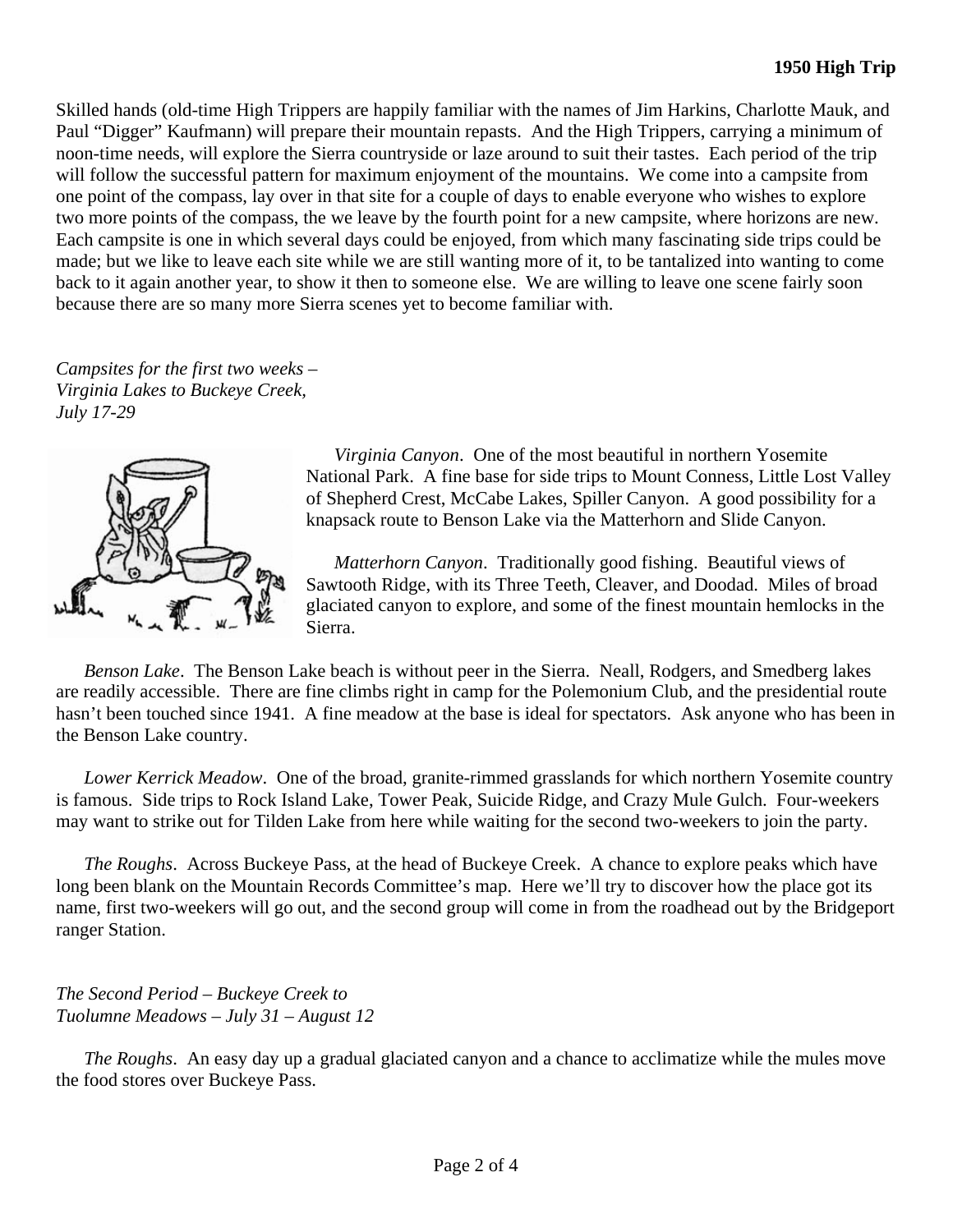*Upper Kerrick Meadow*. The general scene is essentially the same as described for the first period. There will be the same places to explore. For those who were not on the first period, there will be opportunity for a knapsack trip to the next camp via Benson Lake and Camp Creek.

*Upper Slide Canyon*. The most spectacular part of Northern Yosemite. Camp will be right under Sawtooth Ridge. Mountaineering galore, and a chance to explore the many glaciers that descend north from the ridge. You can say you climbed the Matterhorn – and get away with it – provided that people don't press you too closely. The trail down Slide Canyon has long been abandoned (we come in via Snow Pass), and fabulous fishing should be unavoidable.

*Matterhorn Canyon*. See description for first period. There will be two routes from Slide Canyon to here: one, over Burro Pass and down canyon to camp; two, for those who want something unusual, via the abandoned Slide Canyon Trail past Tallulah and Shamrock lakes.

*Virginia Canyon*. See description of first period. The mules go out via Cold Canyon and Glen Aulin. Those who wish may go out to Virginia Lakes and pick up dunnage by driving up the Tioga Road to the Sierra Club Soda Springs property.



*The Third Period – Dana Meadows to Lake Ediza – August 14 – 26*

*Parker Pass*. The Parker Pass Trail is misnamed. It should be the Koip Pass Trail, inasmuch as Perker Pass is hardly perceptible and Koip is one of the most spectacular in the Sierra. We'll camp as close under Koip as we can, and make the most of a rare opportunity to explore Mono Pass and Bloody Canyon, the Helen Lake country, and the Parker and Koip glaciers.

*Alger Lake*. Here on the edge of a lake-filled shelf overlooking Reversed Creek and the Mono Craters we can learn the last mysteries of the unclimbed peaks of Koip Crest and study the geology where old roof pendants and granite meet.

*Rush Creek*. A wild undisciplined basin, heading in Rodgers Peak and Mount Lyell, Yosemite's highest, which bears the second largest glacier in the Sierra.

*Garnet Lake*. Truly a gemlike lake, with a vista of alpine splendor unequaled in the Sierra. No other peaks have quite the rugged quality of Banner and Ritter.

*Lake Ediza*. A last chance, perhaps, to see this region as you'll want to remember it – unspoiled. A new view of Banner and Ritter, plus the spires of the Minarets, Iceberg Lake, and the Minaret Glacier. It seems almost inevitable that this country is to be turned inside out for is mineral resources. See it, and rack your brain for a way to save the region as you strike out for the Agnew Meadow roadhead and look back!

The trip has been softened, yes; younger and older people can handle it. The age bracket through the years has been 8 to 80, so we shouldn't expect to push the extreme limits very far. More people who themselves are